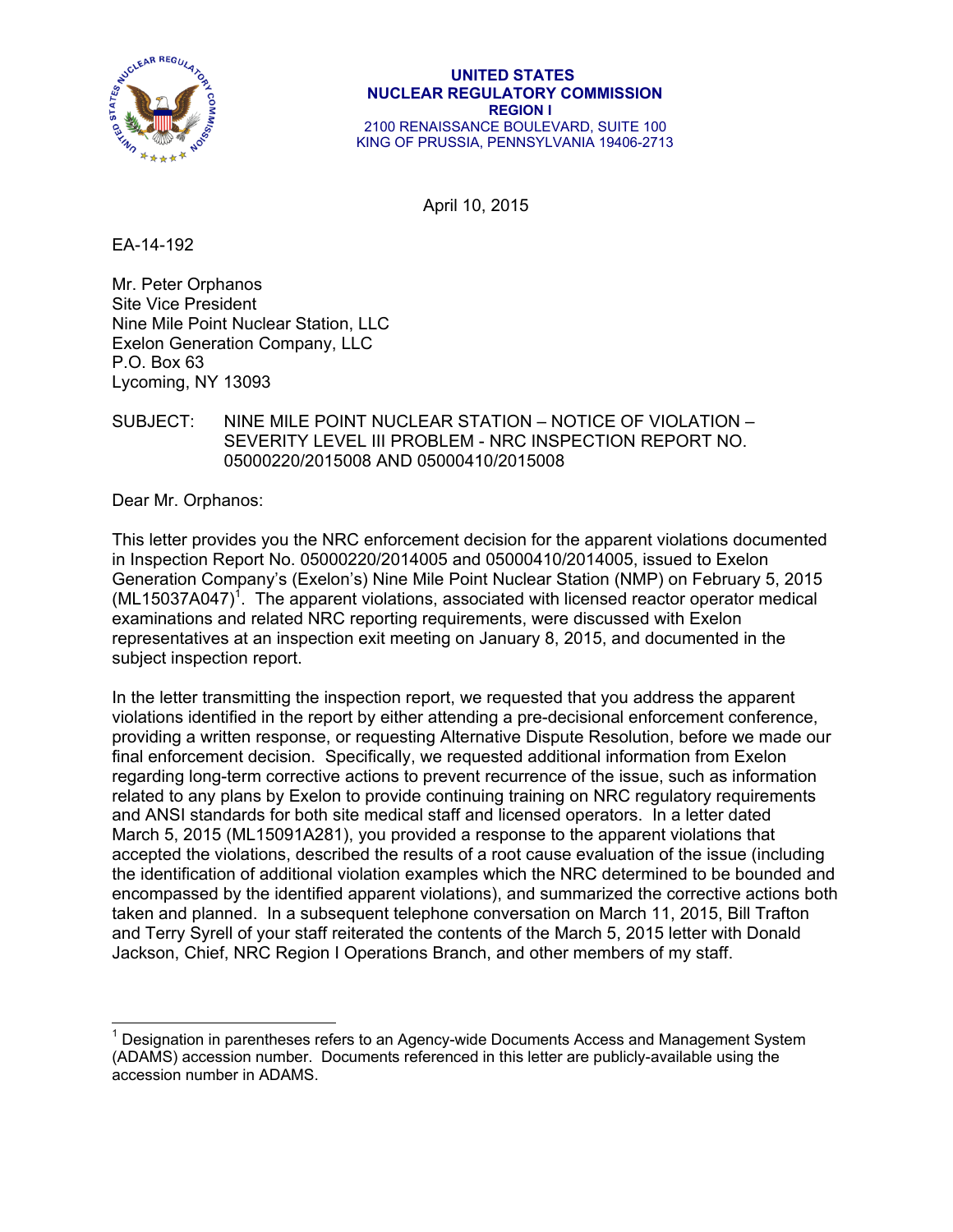## P. Orphanos 2

Based on the information developed during the inspection, and that you provided in your March 5, 2015, letter, the NRC has determined that violations of NRC requirements occurred. These violations are cited in the enclosed Notice of Violation (Notice), and the circumstances surrounding them are described in detail in the subject inspection report and in the NRC's February 5, 2015, letter.

The first violation involved multiple instances between June 2002 and August 2014, in which NMP did not notify the NRC within 30 days of learning of changes in the medical conditions of licensed reactor operators (ROs) and senior reactor operators (SROs) that involved permanent disabilities/ illnesses, as required by Title 10 of the Code of Federal Regulations (CFR) Section 50.74. Specifically, the operators, during biennial medical examinations, informed the NMP medical review officer (MRO) that they had been prescribed medications for such conditions as hypertension, post-traumatic stress disorder, attention deficit disorder, and asthma. However, the MRO did not recognize that these conditions constituted permanent disabilities or illnesses that required NRC notification and, therefore, did not provide the required notification. Additionally, between June 2002 and September 2014, NMP did not restrict licensed ROs and SROs from performing licensed duties when the individuals had disqualifying medical conditions, in accordance with 10 CFR 55.25. Specifically, the operators performed licensed duties while they had permanent disabilities or illnesses that caused them to not meet the requirements of 10 CFR 55.33(a)(1), since each had medical issues that were defined by ANSI/ANS 3.4-1983 as disqualifying conditions, and the NRC licenses for these operators were not conditioned to accommodate the medical concerns.

The second violation involved the licensee, between September 2002 and February 2012, submitting various licensing applications for the operators referenced above (including applications for RO and SRO initial and/or renewed licenses and RO and SRO license amendments), each of which included NRC Form 396s that certified the medical fitness of these applicants and that did not identify any needed license operator restrictions regarding disqualifying medical conditions or related prescribed medication. However, each of these applicants had medical conditions that did not meet the minimum standards of 10 CFR 55.33(a)(1) and, therefore, required specific license conditions in order to perform licensed activities. Based, in part, on this inaccurate information, the NRC issued operator license documents without proper evaluation of disqualifying medical conditions and application of license operator restrictions.

Each violation was assessed at Severity Level III (SL III), because each was similar to the Enforcement Policy SL III example violation 6.4.c.4 for inaccurate or incomplete information inadvertently provided to the NRC, subsequently contributing to the NRC making an incorrect regulatory decision (such as granting an RO or SRO license, contributing to an individual being permitted to perform the function of an RO or SRO, or contributing to a medically unqualified individual performing the functions of a licensed RO or SRO). However, the NRC has concluded that both violations resulted from the licensee's failures to: 1) oversee the licensed operator medical examination process and 2) train the medical staff involved with the process on the requirements of ANSI/ANS-3.4-1983 and 10 CFR Part 55. Accordingly, these violations have been categorized collectively as one Severity Level III (SL III) problem to emphasize the importance of providing suitable training, oversight, and focus on licensed operator medical requirements.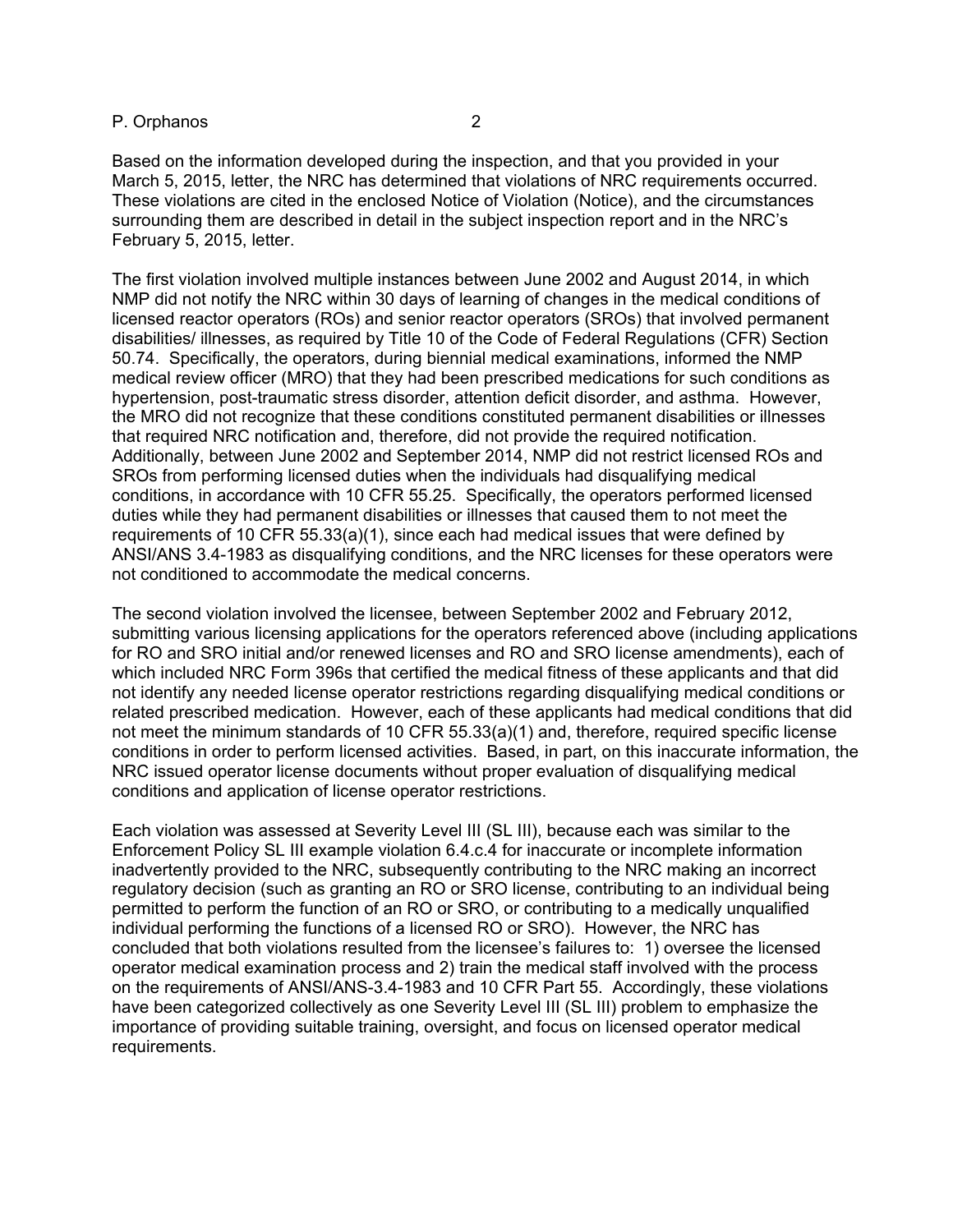### P. Orphanos 3

In accordance with the NRC Enforcement Policy, a base civil penalty in the amount of \$70,000 is considered for a SL III problem involving a power reactor licensee. Because Exelon's NMP facility has not been the subject of escalated traditional enforcement action within the last two years or two inspections, the NRC considered only whether credit was warranted for Corrective Action in accordance with the civil penalty assessment process in Section 2.3.4 of the Enforcement Policy. The NRC has concluded that credit is warranted for Exelon's corrective actions. Specifically, in addition to requesting that the NRC amend or terminate, as appropriate, each impacted operators' license to account for any disqualifying conditions, thereby restoring compliance, Exelon has, in part: (1) conducted a root cause evaluation that included an extent of condition review to determine if other operators had disqualifying medical conditions; (2) implemented standard Exelon procedures, new to NMP, that resulted in the site instituting a multi-disciplinary oversight committee, that is currently meeting monthly, and that discusses upcoming license submittals, training, and other methods to ensure licensed operators are maintaining their medical qualifications; (3) instituted an independent review of operators' medical examinations by Exelon corporate staff; (4) provided read-and-sign training of all licensed operators on the process and requirements for reporting changes in medical conditions, and developed plans to perform more formal training; (5) trained the NMP nurse practitioner on NRC medical restriction requirements and instituted annual training requirements for all site medical personnel; (6) instituted an annual, full audit of all operator medical charts as well as quarterly peer-to-peer audits; and (7) committed to revising its fleet procedure to improve the review and approval process of NRC Form 396s by providing site senior management the opportunity to compare the form to the operator's medical file.

Therefore, to encourage prompt and comprehensive correction of violations, and in recognition of the absence of previous escalated traditional enforcement action, I have been authorized, after consultation with the Director, Office of Enforcement, not to propose a civil penalty in this case. However, significant violations in the future could result in a civil penalty.

The NRC has concluded that information regarding: (1) the reasons for the violations; (2) the actions planned or already taken to correct the violations and prevent recurrence; and (3) the date when full compliance was achieved, is already adequately addressed on the docket in Inspection Report No. 05000220/2014005 and 05000410/2014005, in your letter dated March 5, 2015, and in this letter. Therefore, you are not required to respond to this letter unless the description therein does not accurately reflect your corrective actions or your position. In that case, or if you choose to provide additional information, you should follow the instructions specified in the enclosed Notice.

In accordance with 10 CFR 2.390 of the NRC's "Rules of Practice," a copy of this letter and its enclosure will be made available electronically for public inspection in the NRC Public Document Room and in the NRC's Agencywide Documents Access and Management System (ADAMS), accessible from the NRC Web site at http://www.nrc.gov/reading-rm/adams.html. To the extent possible, your response should not include any personal privacy, proprietary, or safeguards information so that it can be made available to the Public without redaction. If personal privacy or proprietary information is necessary to provide an acceptable response, please provide a bracketed copy of your response that identifies the information that should be protected and a redacted copy of your response that deletes such information.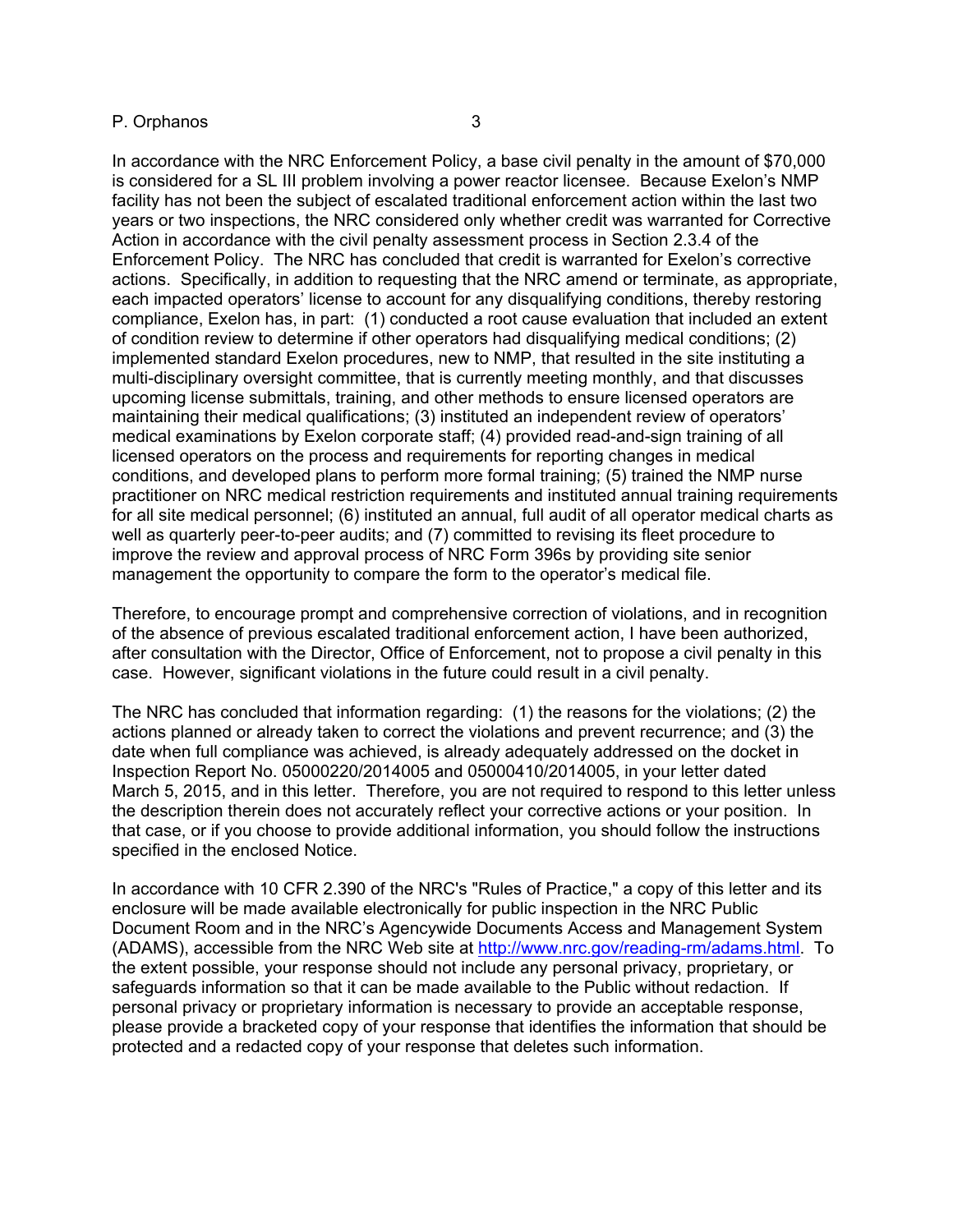P. Orphanos 4

If you request withholding of such information, you must specifically identify the portions of your response that you seek to have withheld and provide in detail the bases for your claim of withholding (e.g., explain why the disclosure of information will create an unwarranted invasion of personal privacy or provide the information required by 10 CFR 2.390(b) to support a request for withholding confidential commercial or financial information).

The NRC also includes significant enforcement actions on its Web site at (http://www.nrc.gov/reading-rm/doc-collections/enforcement/actions/).

Sincerely,

 */RA/* 

Daniel H. Dorman Regional Administrator

Docket Nos. 50-220; 50-410 License Nos. DPR-63; NPF-69

Enclosure: Notice of Violation

cc w/enclosure: Distribution via ListServ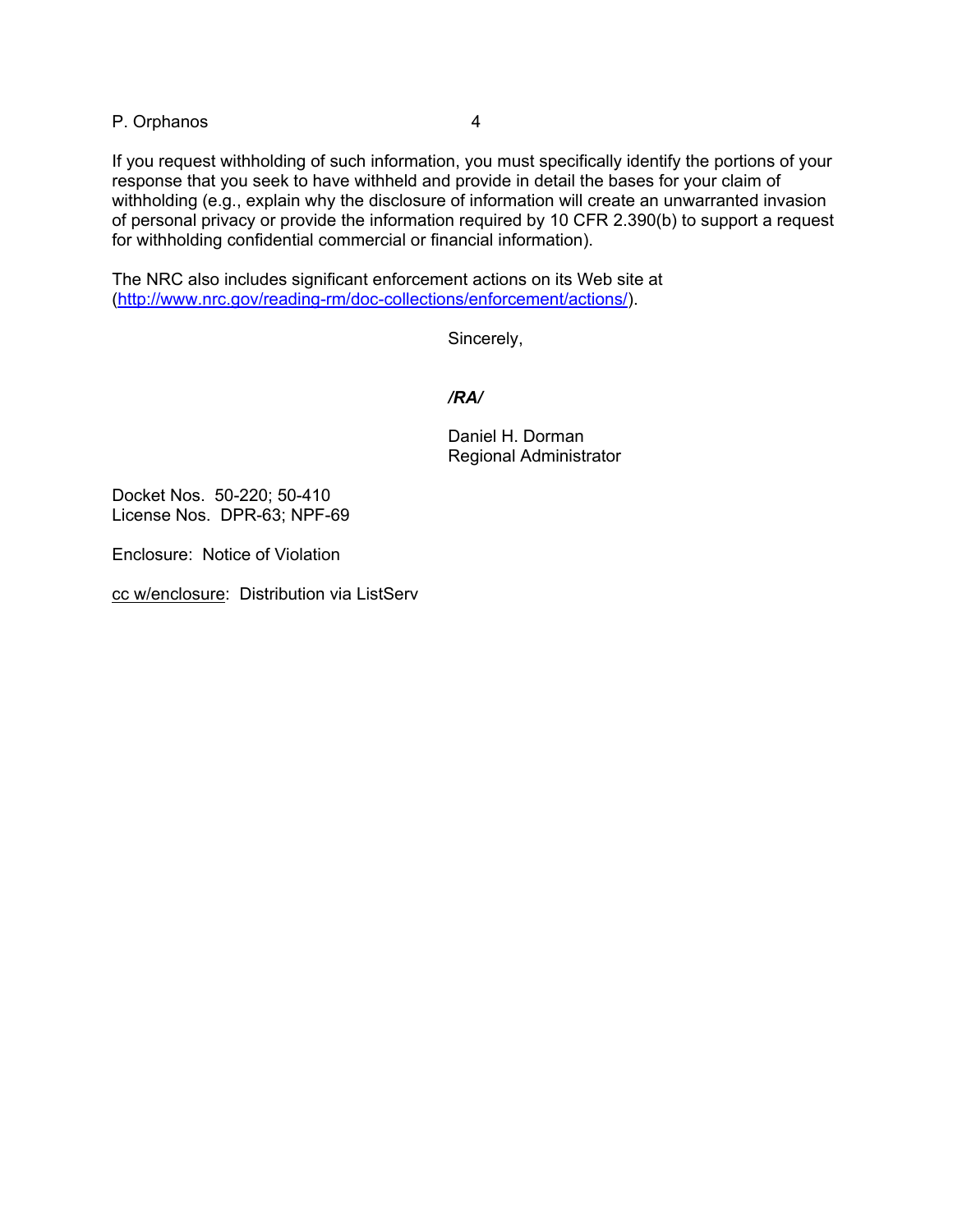If you request withholding of such information, you must specifically identify the portions of your response that you seek to have withheld and provide in detail the bases for your claim of withholding (e.g., explain why the disclosure of information will create an unwarranted invasion of personal privacy or provide the information required by 10 CFR 2.390(b) to support a request for withholding confidential commercial or financial information).

The NRC also includes significant enforcement actions on its Web site at (http://www.nrc.gov/reading-rm/doc-collections/enforcement/actions/).

Sincerely,

*/RA/* 

Daniel H. Dorman Regional Administrator

Docket Nos. 50-220; 50-410 License Nos. DPR-63; NPF-69

Enclosure: Notice of Violation

cc w/enclosure: Distribution via ListServ

# ML15100A341

DOC NAME: S:\Enf-allg\Enforcement\Proposed-Actions\Region1\NMP Op Medical NOV-III EA-14-192.docx ADAMS Document Accession No:

| SUNSI Review/MMM*<br>X |                        | Х<br>Non-Sensitive<br>□<br>Sensitive |                    |               | х<br><b>Publicly Available</b><br>Non-Publicly Available |                |
|------------------------|------------------------|--------------------------------------|--------------------|---------------|----------------------------------------------------------|----------------|
| <b>OFFICE</b>          | RI/ ORA                | RI/DRS                               | RI/DRP             | <b>RI/DRP</b> | RI/DRS                                                   | RI/ORA         |
| <b>NAME</b>            | M McLaughlin/ MMM*     | D Jackson/ DEJ*                      | D Schroeder/ DLS*  | H Nieh/ MLS*  | R Lorson/ RKL*                                           | B Klukan/ BMK* |
| <b>DATE</b>            | 3/18/15                | 3/18/15                              | 3/19/15            | 3/25/15       | 3/31/15                                                  | 4/01/15        |
| <b>OFFICE</b>          | RI/ORA                 | <b>OE</b>                            | <b>NRR</b>         | RI/ORA        |                                                          |                |
| <b>NAME</b>            | <b>B Bickett/ BAB*</b> | J Wray via email                     | D Willis via email | D Dorman/     |                                                          |                |
| <b>DATE</b>            | 3/31/15                | 4/07/15                              | 4/08/15            | 04/09/15      |                                                          |                |

\*See previous concurrence OFFICIAL RECORD COPY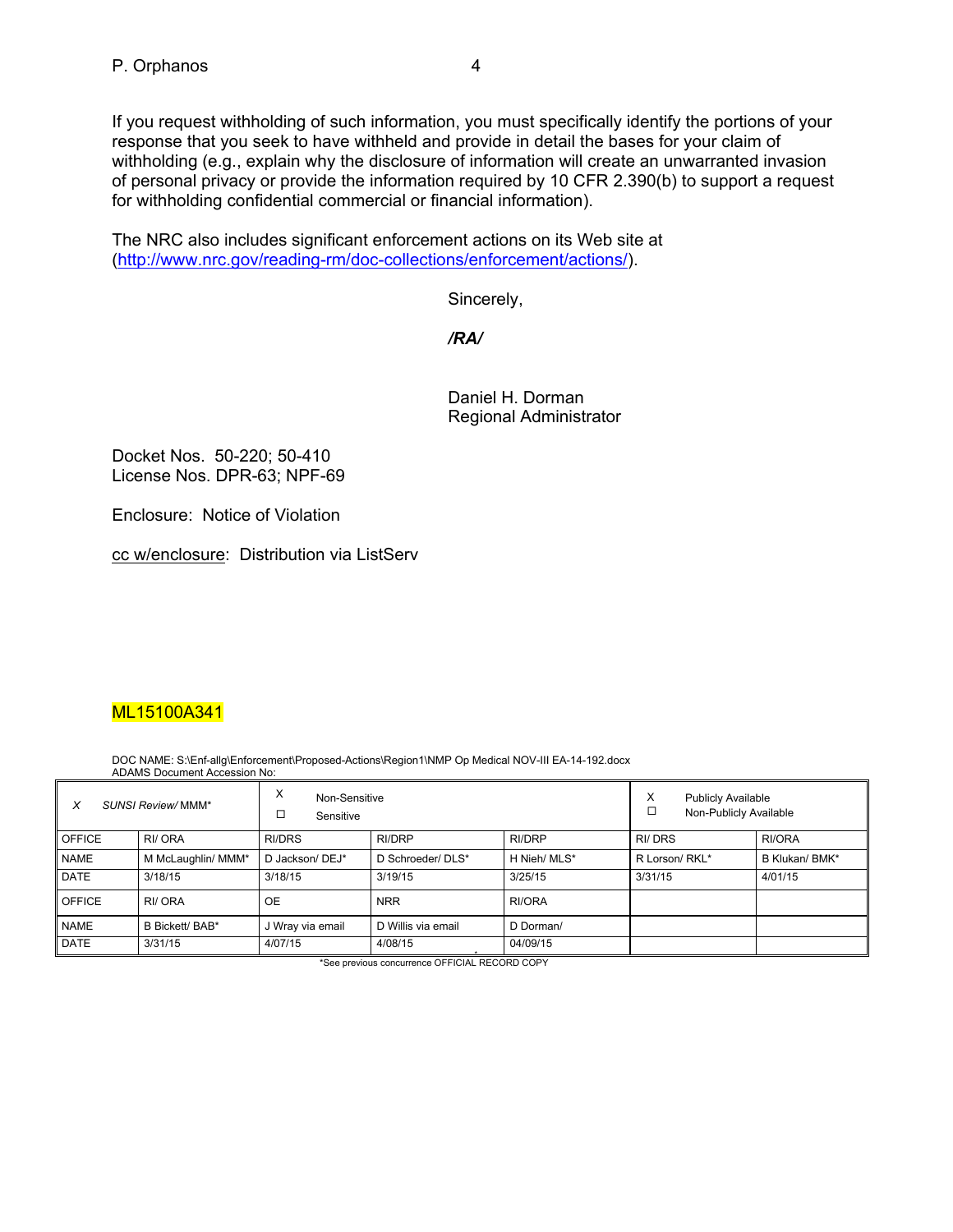Distribution: ADAMS (PARS) SECY RidsSecyMailCenter OEMAIL Resource OEWEB OEWEB Resource M Satorius, EDO RidsEdoMailCenter M Johnson, DEDR K Morgan-Butler, RI OEDO P Holahan, OE RidsOeMailCenter B Sosa, OE N Hilton, OE G Gulla, OE N Hasan, OE W Dean, NRR RidsNrrOd Resource J Uhle, NRR S Morris, NRR L Casey, NRR D Willis, NRR D. Dorman, RA D Lew, DRA H Nieh, DRP M Scott, DRP R Lorson, DRS J Trapp, DRS D Jackson, DRS J D'Antonio, DRS T Dunn, DRS D Schroeder, DRP A Rosebrook, DRP K Kolaczyk, DRP, SRI B Klukan, ORA D Bearde, ORA RidsNrrPMNineMilePoint Resource RidsNrrDorlLpl1-1 Resource ROPReports Resource B Bickett, ORA M McLaughlin, ORA C Crisden, ORA Enforcement Coordinators RII, RIII, RIV (D Gamberoni; R Skokowski; N Taylor) N. McNamara, ORA / D. Tifft, ORA C. Scott, OGC RidsOgcMailCenter H Harrington, OPA RidsOpaMail Resource H Bell, OIG **Rids OigMailCenter** C McCrary, OI RidsOiMailCenter M Williams, OCFO L Bates, OCFO D Screnci, PAO-RI / N Sheehan, PAO-RI Region I OE Files (with concurrences)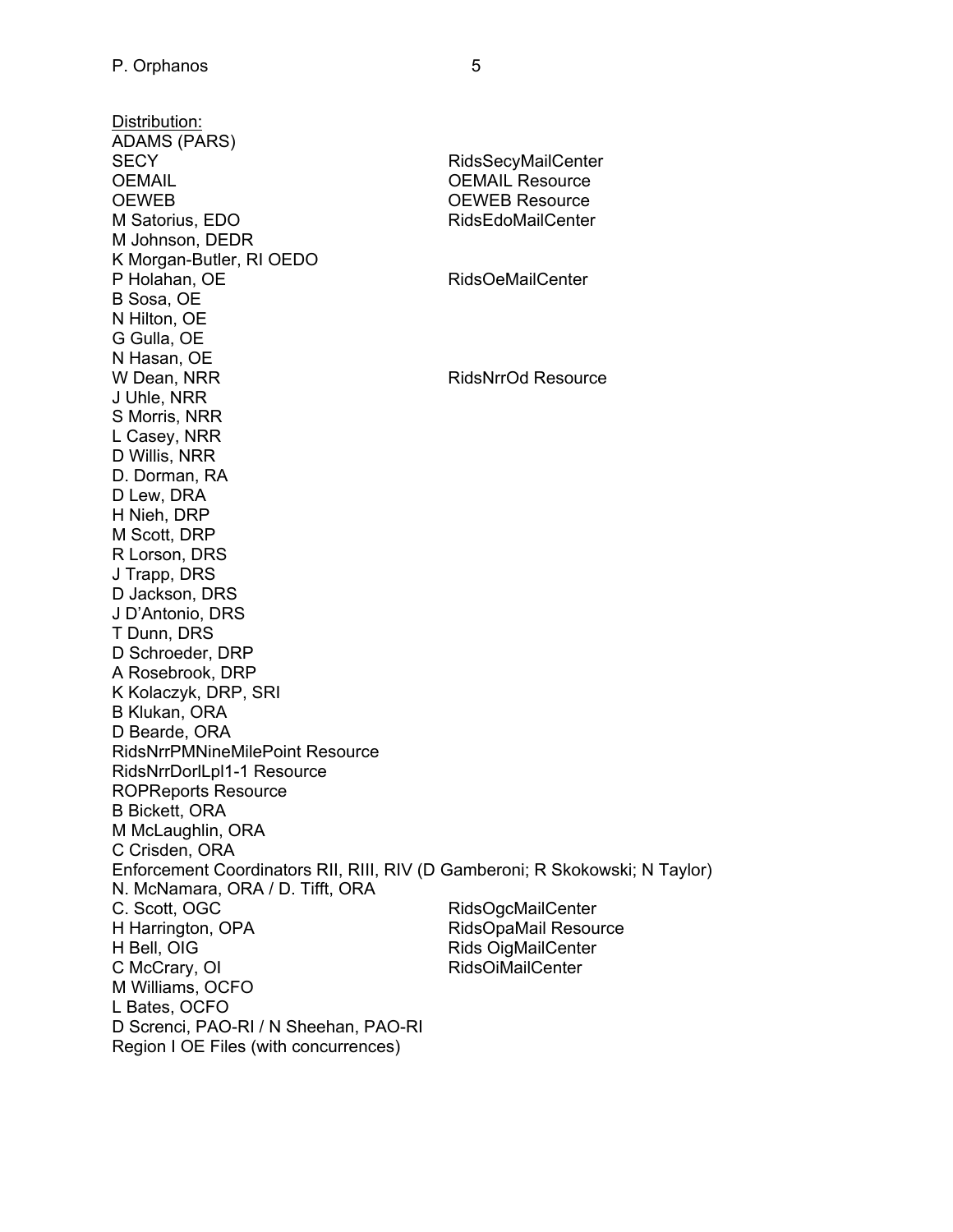### **ENCLOSURE** NOTICE OF VIOLATION

Exelon Generation Company, LLC Docket Nos. 50-220; 50-410 Nine Mile Point Nuclear Station License Nos. DPR-63: NPF-69

EA-14-192

During an NRC inspection conducted between October 13, 2014, and December 30, 2014, for which an exit meeting was conducted on January 8, 2015, violations of NRC requirements were identified. In accordance with the NRC Enforcement Policy, the violations are listed below:

A. 10 CFR 55.3 requires, in part, that a person must be authorized by a license issued by the Commission to perform the function of a licensed operator or a licensed senior operator as defined in Part 55.

10 CFR 55.21 requires, in part, that individual licensed operators and senior operators shall have a medical examination by a physician every two years, and that the physician shall determine that the operator meets requirements of Section 55.33(a)(1). 10 CFR 55.33(a)(1) requires, in part, that an applicant's medical condition and general health will not adversely affect the performance of assigned operator job duties or cause operational errors endangering public health and safety. 10 CFR 55.33(b) states, in part, that if the general medical condition of an applicant does not meet the minimum standards under 10 CFR 55.33(a)(1), the Commission may approve the application and include conditions in the license to accommodate the medical defect.

10 CFR 55.23 requires, in part, that an authorized representative of the facility licensee shall certify the medical fitness of an applicant by completing and signing an NRC Form-396, "Certification of Medical Examination by Facility Licensee." On its Form 396, facility licensees must certify, in part, the guidance that was used to determine the medical fitness of its applicants. NMP certified on its Form 396s that it used the guidance in American National Standards Institute/American Nuclear Society (ANSI/ANS) 3.4-1983, "Medical Certification and Monitoring of Personnel Requiring Operator Licenses for Nuclear Power Plants."

ANSI/ANS 3.4-1983, states, in part, that the primary responsibility for assuring that qualified personnel are on duty rests with the facility licensee. In addition, the health requirements set forth within the standard provide the minimum necessary to determine that the physical condition and general health of the individuals are not such as might cause operational errors endangering public health and safety. The specific health requirements and disqualifying conditions are described in Section 5.3, "Disqualifying Conditions," and Section 5.4, "Specific Minimum Capacities Required for Medical Qualifications."

10 CFR 50.74(c) requires, in part, that each facility licensee notify the appropriate NRC Regional Administrator within 30 days of a permanent disability or illness as described in 10 CFR 55.25 involving a licensed operator or senior operator.

10 CFR 55.25 requires, in part, that if a licensed operator or licensed senior operator develops a permanent physical condition that causes the licensee to fail to meet the requirements of 10 CFR 55.21, the facility must notify the NRC within 30 days of learning of the diagnosis. For conditions where a license condition is required, the facility licensee must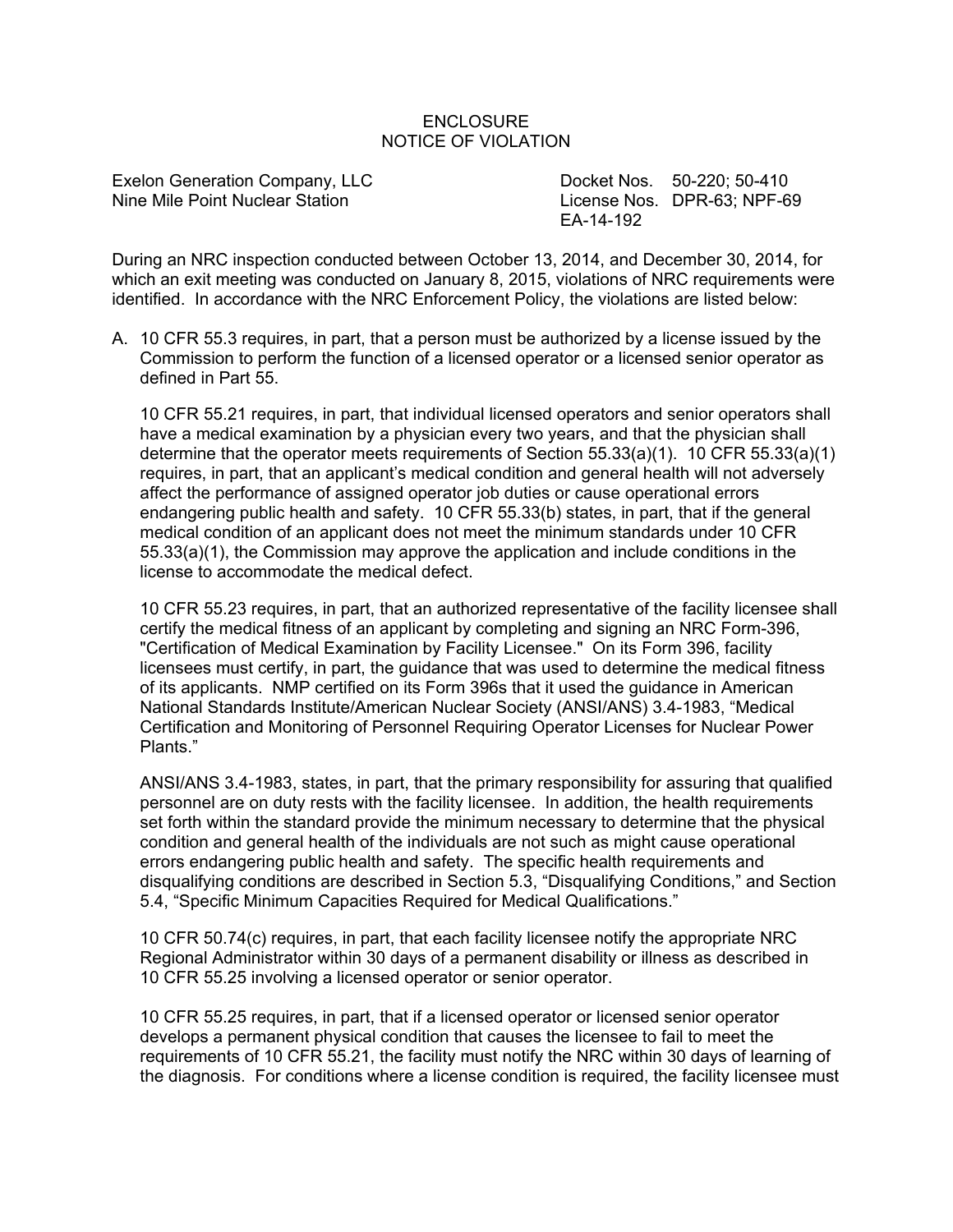provide medical certification on NRC Form 396, "Certification of Medical Examination by Facility Licensee."

Contrary to the above, between June 2002 and September 2014, reactor operators performed licensed duties when they had permanent disabilities or illnesses that caused them to not meet the requirements of 10 CFR 55.33(a)(1), since each had medical issues that were defined by ANSI/ANS 3.4-1983 as disqualifying conditions. The facility did not notify the NRC within 30 days of learning of these medical concerns and did not provide medical certification on NRC Form 396 to request conditions in the licenses to accommodate the medical defects. Specifically, the operators, during initial and biennial medical examinations, informed the NMP medical review officer (MRO) that they had been prescribed medications for such conditions as hypertension, post-traumatic stress disorder, attention deficit disorder, and asthma. However, NMP did not restrict these licensed operators from performing licensed operator duties, report these changes in permanent medical condition to the NRC within 30 days, or request amended licenses with conditions to account for the disqualifying medical issues.

B. 10 CFR 50.9 requires, in part, that information provided to the Commission by a licensee shall be complete and accurate in all material respects.

10 CFR 55.3 requires, in part, that a person must be authorized by a license issued by the Commission to perform the function of a licensed operator or a licensed senior operator as defined in Part 55.

10 CFR 55.21 requires, in part, that individual licensed operators and licensed senior operators shall have a medical examination by a physician every two years, and that the physician shall determine that the licensee meets requirements of Section 55.33(a)(1). 10 CFR 55.33(a)(1) requires, in part, that an applicant's medical condition and general health will not adversely affect the performance of assigned operator job duties or cause operational errors endangering public health and safety. 10 CFR 55.33(b) states, in part, that if the applicant's general medical condition does not meet the minimum standards under 10 CFR 55.33(a)(1), the Commission may approve the application and include conditions in the license to accommodate the medical defect.

10 CFR 55.23 requires, in part, that an authorized representative of the facility licensee shall certify the medical fitness of an by completing and signing an NRC Form-396, "Certification of Medical Examination by Facility Licensee." NRC Form-396, when signed by an authorized representative of the facility licensee, certifies that, based on the results of the physical examination, including information furnished by the applicant, the physician has determined that the applicant's physical condition and general health are such that the applicant would not be expected to cause operational errors endangering public health and safety, and documents whether the applicant's license should be conditioned with restrictions.

Contrary to the above, on multiple occasions between September 2002 and February 2012, the licensee provided information to the NRC that was not complete and accurate in all material respects. Specifically, NMP submitted applications for operators (including applications for RO and SRO initial and/or renewed licenses and RO and SRO license amendments), each of which included NRC Form 396s that certified the medical fitness of the applicants and that did not identify any needed license operator restrictions regarding